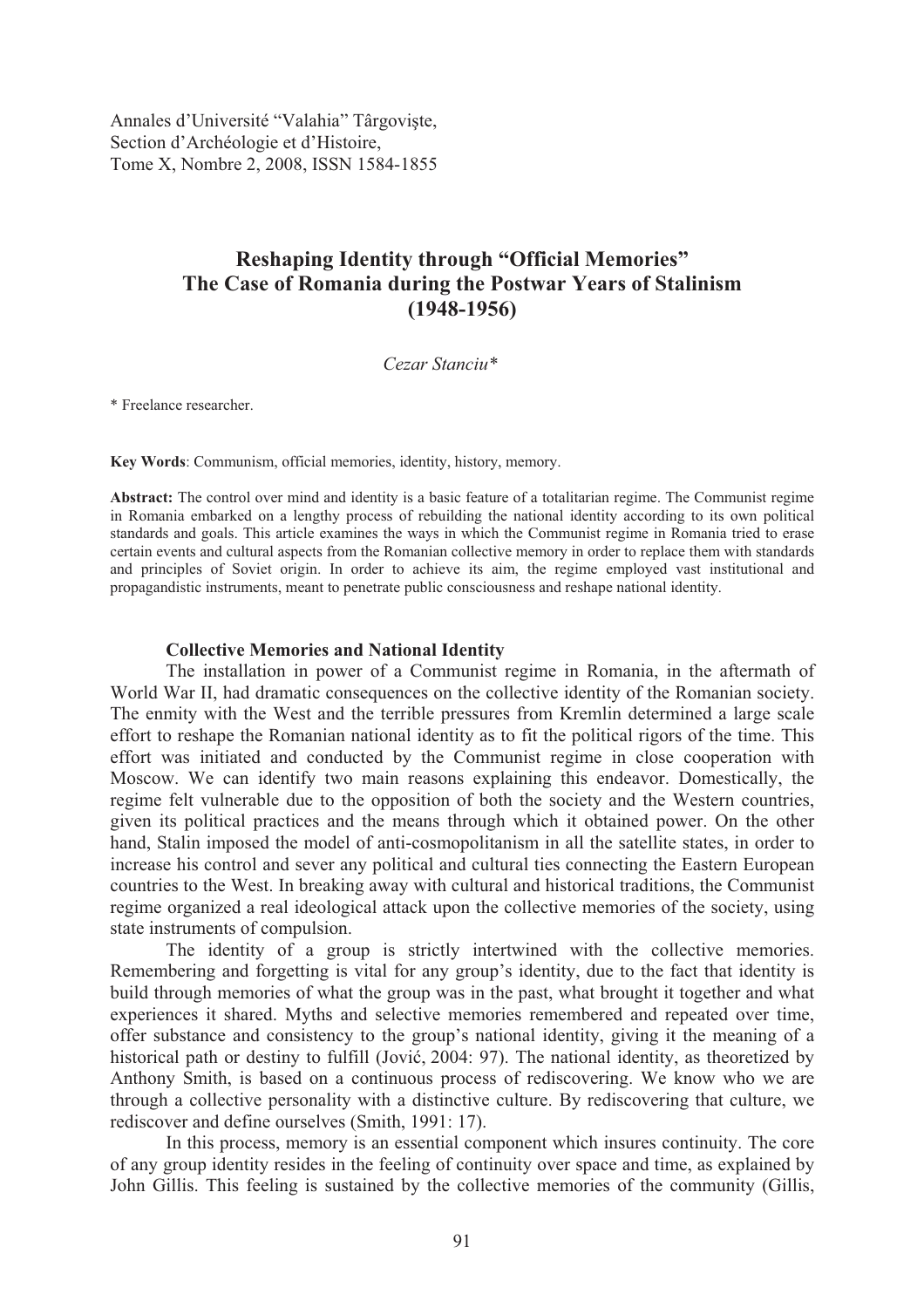1996: 3). In other words, what we remember about ourselves defines who we are. As Smith shows, nationalism is not necessarily an invented concept, but it relies heavily on numerous pre-existing motifs, visions and ideals. Nationalism, therefore, represents not only a political ideology and a social movement, but also a culture (Smith, 1991: 71). But neither memory nor identity are stable and objective realities. Memories are constantly revised to adapt the current identity of a group, to explain and justify the present. Both are relative and subjective representations of reality. Because of these feature, memory and identity are subjected to exterior influences, of political nature, for example. Memory and identity serve or may serve ideological and political positions (Gillis, 1996: 3-4).

Collective memory was crucial in defining a national identity in the case of all national states which appeared on the map since the mid-19 century. As Ernest Gellner argues, these national states either formed around pre-existing states (the case of Romania or Yugoslavia) and folk cultures, or had to construct a particular culture based on traditions and folk culture (Gellner, 1998: 217). In both cases, collective memory played an important role in creating and promoting the feeling of solidarity across space and time, as defined by John Gillis.

The memory issue was fundamental to all Communist regimes. The way in which we comprehend the present, the meanings we attribute to it, depends in a large measure upon our understanding of the past. Paul Connerton argued that the context of our understanding of the present is connected to the past experiences to which we can relate it. In other words, "images of the past commonly legitimate a present social order" (Connerton, 1989: 2-3). This is the primary reason for which Communist regimes manifested hostility towards the past. Even more, in Harold Wydra's words, the Communist regimes are responsible for organizing a real assault upon on collective memory. Wydra characterizes the nature of memory as being subjective, anti-totalitarian and profoundly democratic (Wydra: 221). The premises are that there exists a fundamental difference between public memory, narrow and official, and the private memory, often different from the first (Todorova, 2004: 3). Collective memory can be both the political memory officially imposed by the political power according to its interests, and the collective memory directed against the first, through the private recollection of social injustices, abuses, etc. Since private memories cannot be controlled, their nature is ultimately subversive (Wydra: 219-220).

The Communist regimes were hostile to any historical recollection because it increased their vulnerability by revealing their illegitimacy in power. According to the official dogma, the past had to be reinterpreted along the lines of Marxist-Leninism. The ideology describes a dichotomy between an unfortunate past, dominated by misery and exploitation, and a fortunate future, completely opposed to the past, a revolutionary future in which all forms of exploitation will end. In their effort to achieve a particular legitimacy and identity, the communist regimes used the past as a delineating "Other" (Jović, 2004: 98-99). Their effort, on the other hand, met resistance from the society. Social and mental memory resistance in the private and family spheres generated a counter-symbolism which undermined the solidity of the "official memories" (Wydra: 220).

# **Instruments and Mechanisms of Memory Control**

The Communist regime came to power as an instrument of the Soviet occupant, as political scientist Stelian Tănase explained, and launched itself in a vast assault against the society (Tănase, 1996: 36). This assault was directed against the political establishment, cultural traditions and societal solidarities. The final purpose of such an endeavor was to dislocate all structures of the society in order to impose a new political and economic model, with its own culture and mentality. The model, faithful to the Stalinist model experienced in the Soviet Union, was inspired by the Marxist-Leninist ideology and aimed at creating a new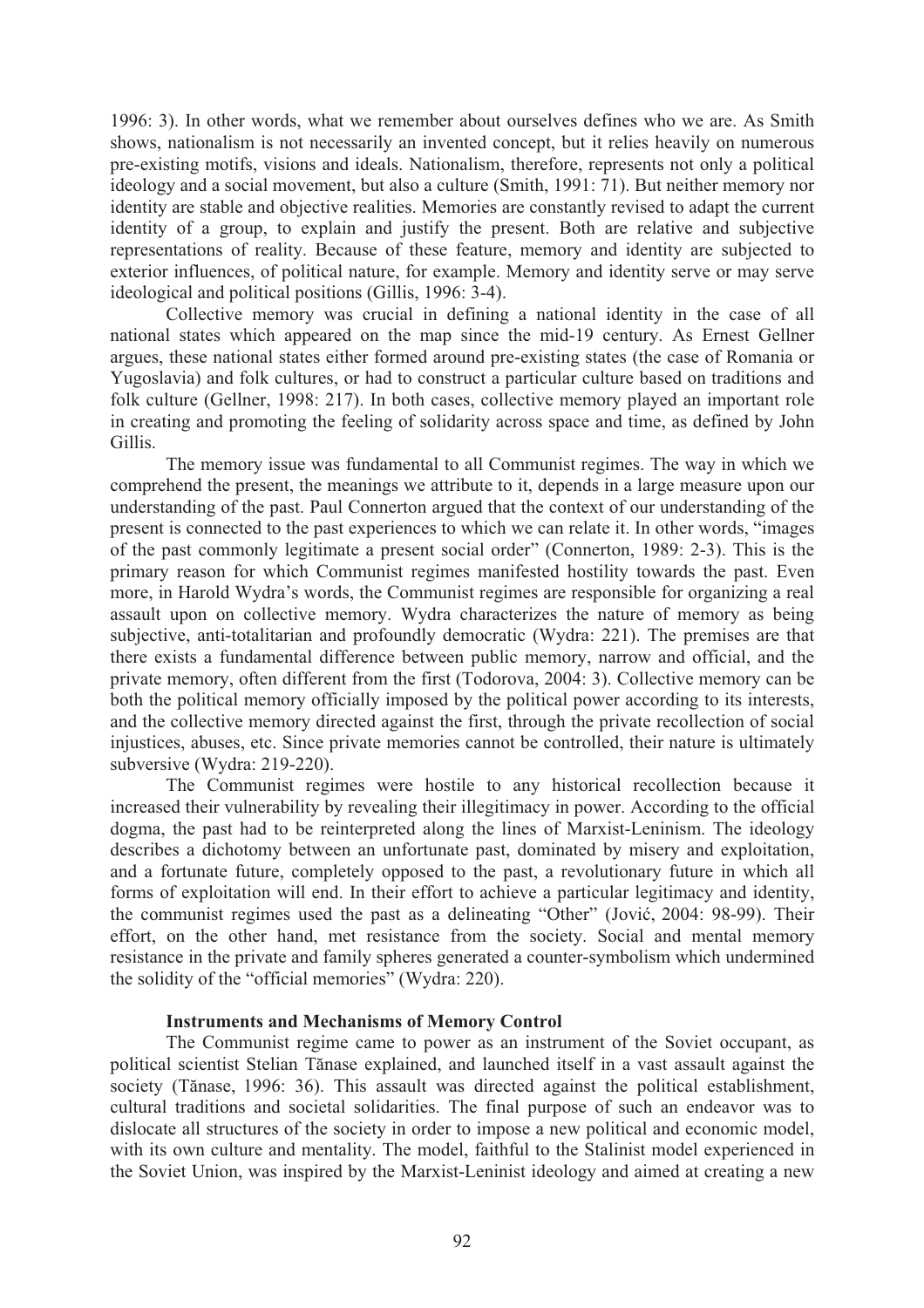society and a new type of man, according to the utopian principles of Marxist-Leninism (Tănase, 1996: 37-40).

The success of this dislocation project depended largely on the regime's capacity to dislocate the patterns of thought and cultural motifs which created the solidarity and sense of common belonging among Romanians, along the nation-building process. In other words, the regime had to erase the collective memories of the community, in order to replace them to new "official" memories, intended to support and justify the implementation of the Soviet model. Tănase's term of an "assault" expresses correctly the ampleness of the propagandistic and institutional measures used and manipulated in order to reach the effect wanted. The regime engaged in a total reconstruction of the past (Corduneanu, 2001: 111).

Former cultural and educational institutions of the old regime were considered to be the most active in promoting ideas and memories contrary to the interests of the Communist party and were among the first to be purged or restructured after the complete seizure of power. Historian Mihai Dorin characterized the school as a "laboratory where civic and democratic beliefs were formed", which explained the terrible energy devoted by the Communist regime to the break down of the traditional educational system (Dorin, 1995: 59). Schools and universities were the birthplace of the Romanian modern identity and nationalism was promoted within the society through educative instruments along the nation-building process. Starting with 1948, a long and radical series of reforms changed completely the structural and curricular organization of the educational system in Romania (Dorin, 1995: 59).

The change began in the summer of 1948. A decree was issued in august 1948 for the "reform of education" which shattered all previous traditions in Romanian education and brought the system under Communist control. The decree placed all educational institution under state control, therefore abolishing private and confessional schools in the entire country. Schools and universities could only be organized by the state, according to the new law (Somesan, Iosifescu, 1998: 439-440). The purpose of the reform was to obtain party monopoly on the formation of the young generations and to suppress non-party autonomies and initiatives in education. The circulation of collective memories, at least at official level, was brought under control this way. Another purpose, of course, was to nurture a new group of specialized cadres for various cultural and economic tasks, under ideological supervision (Somesan, Iosifescu, 1998: 440). The control over the minds of the young generation was meant to introduce the "official memories" at private level, as well.

Special problems in the education system were the teachers and professors. Brought up in the old cultural and political environment, they were carriers of an identity which the Communists wanted demolished. Due to their mental and intellectual formation, teachers and professors were seen as extremely hostile to the new regime. Gheorghiu-Dej warned the party about the danger represented by teacher originating from "exploiting classes" or who had been members of "bourgeois parties" in the past (Ionescu-Gură, 2005: 337). Radical measures were taken soon: all the employment contracts for teachers were cancelled starting with 1 October 1948. This was a unique measure which had never been taken before in any field of activity in Romania. The Ministry of Public Education closed new contracts with the teachers, according to the "necessities", after that (Ionescu-Gura, 2005: 337). It was a frontal approach of the educational issue, which left unemployed every teacher in the country which did not submit to the Communist program. It was, at the same time, a warning, that not only professional accomplishment, but survival itself, depended on the allegiance to the regime.

New school principles were appointed in January 1949. It was compulsory for principles to be party members. The appointments were usually made under the close supervision of the local party organizations, which had the right to approve or dismiss any appointment made by the ministry (Ionescu-Gura, 2005: 338). In superior education, similar measures were imposed. The educational reform liquidated the autonomy of all universities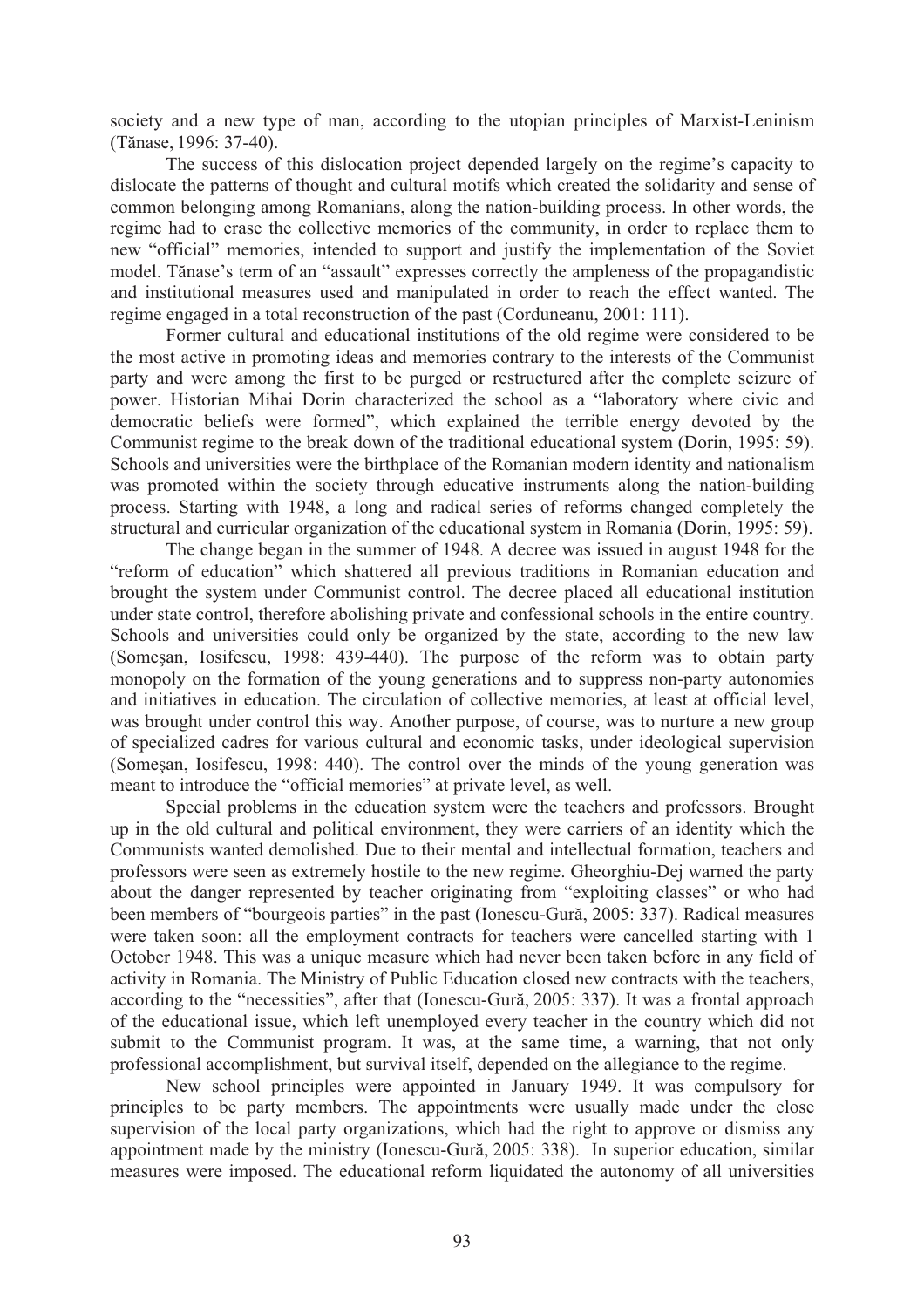and under the pretext of restructuring, more than two thirds of the professors were dismissed from their positions. In 1952, new measures followed, regarding the "improvement in class composition" of the students. According to these measures, admittance in universities was conditioned by the social class origin of the student (Ionescu-Gură, 2005: 348).

These reforms displaced the entire structure of Romanian education, the most important institutional mechanism for promoting national identity. Changing the institutions and the people within them according to its needs offered the Communist regime control of the collective memories at official level. The final purpose was to create the new type of man advocated by the Marxist-Leninist ideology and named by historians and anthropologists "homo sovieticus". Education was an instrument and a mechanism for producing new type of men, ideologically loyal to the regime and the values represented by it. Obtaining information and developing abilities was insufficient for the regime's educational ideal. Such elements of elementary education had to be accompanied by "political education", as well, responsible for shaping one's opinions and convictions, his moral and civic values, and in the end, his identity (Persa, 1998: 482-485).

A very important role in the process of reshaping the national identity was occupied by the intellectuals. They were responsible for building and promoting new values in the society. The adhesion of famous intellectuals of the interwar years was considered as a very prestigious success, increasing the credibility of the ideological strife. The control over the intellectual life grew stronger after 1945, but it was after 1948 that it became fierce. The party used two main instruments: changing the institutional and legislative framework as to fit its needs and directly removing those opposing the party line. Arresting and condemning intellectuals for political crimes was an instrument serving two purposes: on one hand it removed oppositionists and on the other hand it served as an example for other intellectuals willing to express opposition (Anton, 2004: 34). The party's strategy towards the intellectuals was double: to convince, through a massive propagandistic campaign, and to constrain, through forceful measures (Anton, 2004: 35).

In the relation between the Communist regime and the intellectual elites, censorship was a sword with many edges. Writings with non-political content could have been easily censored should the author fail to express his loyalty to the regime. This way, scientists and scholars were deprived of their only means of affirmation. Professional life became impossible. Censorship focused not only on writings with anti-Communist character, but also on writings from the past, arguing ideas uncomfortable to the regime. The process of erasing the national identity focused especially on the past, from reasons explained above. In the late 1940s, the party set up an index of forbidden books. These were to be removed from the public libraries and kept in a secret fund, which could be consulted only with party approval. The list consisted in volumes about the former royal family, about Marshall Antonescu, extreme-rightist and nationalist books, history works, biographies of political or cultural personalities, etc (Caravia, Tuchel, 1995: 227).

The Romanian Orthodox Church was another crucial element in the effort to reshape the national identity. The Church enjoyed a great degree of influence on the public opinion and at the same time was a reminder of the country's Christian identity and national values. This is why the subordination of the Church started earlier than the rest of the cultural field. The Communist party used religious symbols and church ceremonials in order to legitimize its power. As early as 1944 the subordination of the church was obvious to any observer. Patriarch Justinian issued a Pastoral Letter to the orthodox faithful calling them to support the new regime and the cooperation with the Soviet Union. The Letter made a comparison between Christian Salvation and Romania's liberation from Nazi Germany, starting a long series of political employment of religious symbols. The letter did not forget to mention the common orthodox faith that Romanians and Russians shared (Leustean, 2005: 448-449).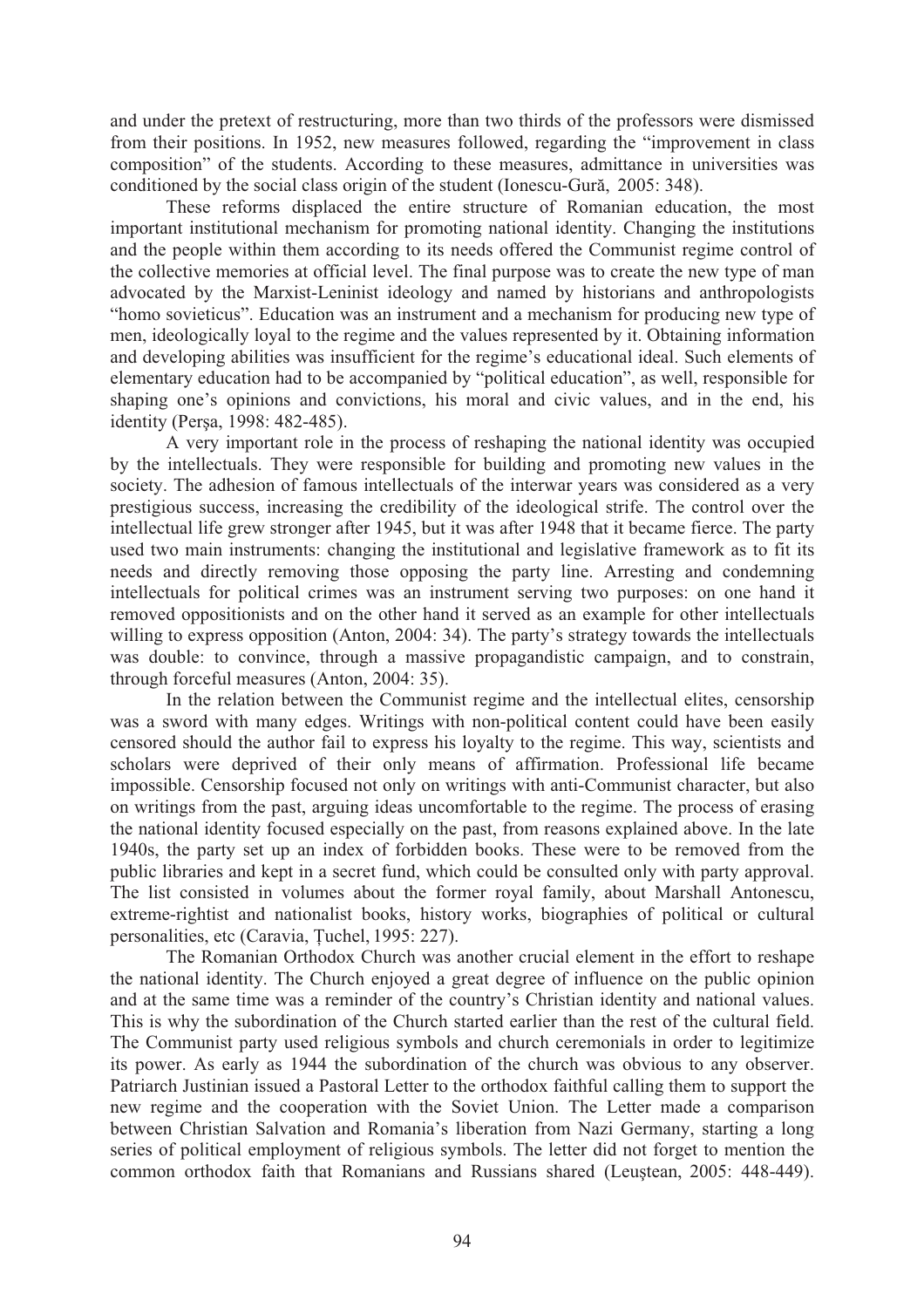During Communism, the church often used religious symbols to explain and justify the Communist regime: social liberation as advocated by Marxist-Leninism was explained as a Christian concept, the West was condemned in the Cold War for supposedly war-mongering, which was against the nature of Christianity. As historian Lucian N. Leustean argues, the Communist regime tried to create a totally new state of Soviet inspiration using religious and political symbols previously employed by the Church (Leustean, 2005: 440). Having played an important part in Romanian history, the Orthodox Church was a crucial element in the process of reshaping the identity. Control over church implied somehow control over history. The party could portray itself as a corollary of Romanian history.

History, due to its special nature in the formation of identity, was of a particular interest to the regime. Reinterpreting the history according to its political needs offered the Communist regime control over collective memories in the public sphere. By educating the new generations in the same spirit, the party could also gain control over the private sphere of collective memories.

#### **Re-writing the past and creating "official memories"**

History supported a dramatic attack in Romania during the Stalinist years, both ideologically and institutionally. Traditional institutions which concerned themselves with historical researches and studies were abolished and the writing of history was subjected to narrow ideological constraints. The history of Romania, in its "Communist version", had to confirm the theses of Marxist-Leninism and to help shape the Romanian collective identity in a class spirit.

The Romanian Academy, the supreme authority in science and culture, established in the  $19<sup>th</sup>$  century, was abolished in its traditional form in 1948. It was replaced with the Academy of the People's Republic of Romania (Academia RPR). Along with it, the institutes of historical research were abolished, as well, being replaced with a single institute in Bucharest, and closely controlled by the party. As head of the Academia RPR was appointed scientist Petre Constantinescu-Iași, one of the most loyal collaborators of the Communist regime. Mihail Roller, a high rank party member with studies in Moscow, became responsible for the guidance of historical studies (Zub, 1998: 556-557).

The institutional framework of re-writing history was monopolized by the Communist party. The regime focused primarily on eliminating academic competition or opposition to its demarche. Along with the Academy, several other faculties of history or philosophy were abolished in the country. Traditional publications in the field of history were suspended and replaced with new periodicals under party guidance. The journal *Studii* was almost the only scientific periodic in the field of history and focused especially on introducing ideological concepts in the research and writing of history. Also, a large number of institutions were established with the purpose of promoting the Communist approach on history: the Institute of Romanian-Soviet Studies, the Romanian-Russian Museum, etc. (Cojocaru, 1998: 572). The purpose of such institutions was to promote a feeling of solidarity with the Soviet Union and erase collective memories about the negative role Russia played in Romanian modern history.

According to the writings and directions of Mihail Roller, we can discern a number of theses pursued by history writing after 1948: the important role played by the Communist party in the modern and contemporary Romanian history; the rejection of monarchy and the superiority of a republican form of government; strong criticism of the previous parliamentarian regime; vilification of both the interwar political parties and of the Western states; argumentation in favor of the class struggle concept and efforts to reinterpret history as to reveal the continuous presence of the class struggle in Romanian history (Dandara, 1998: 578).

Key events in Romanian history had been reinterpreted as to fit the political demands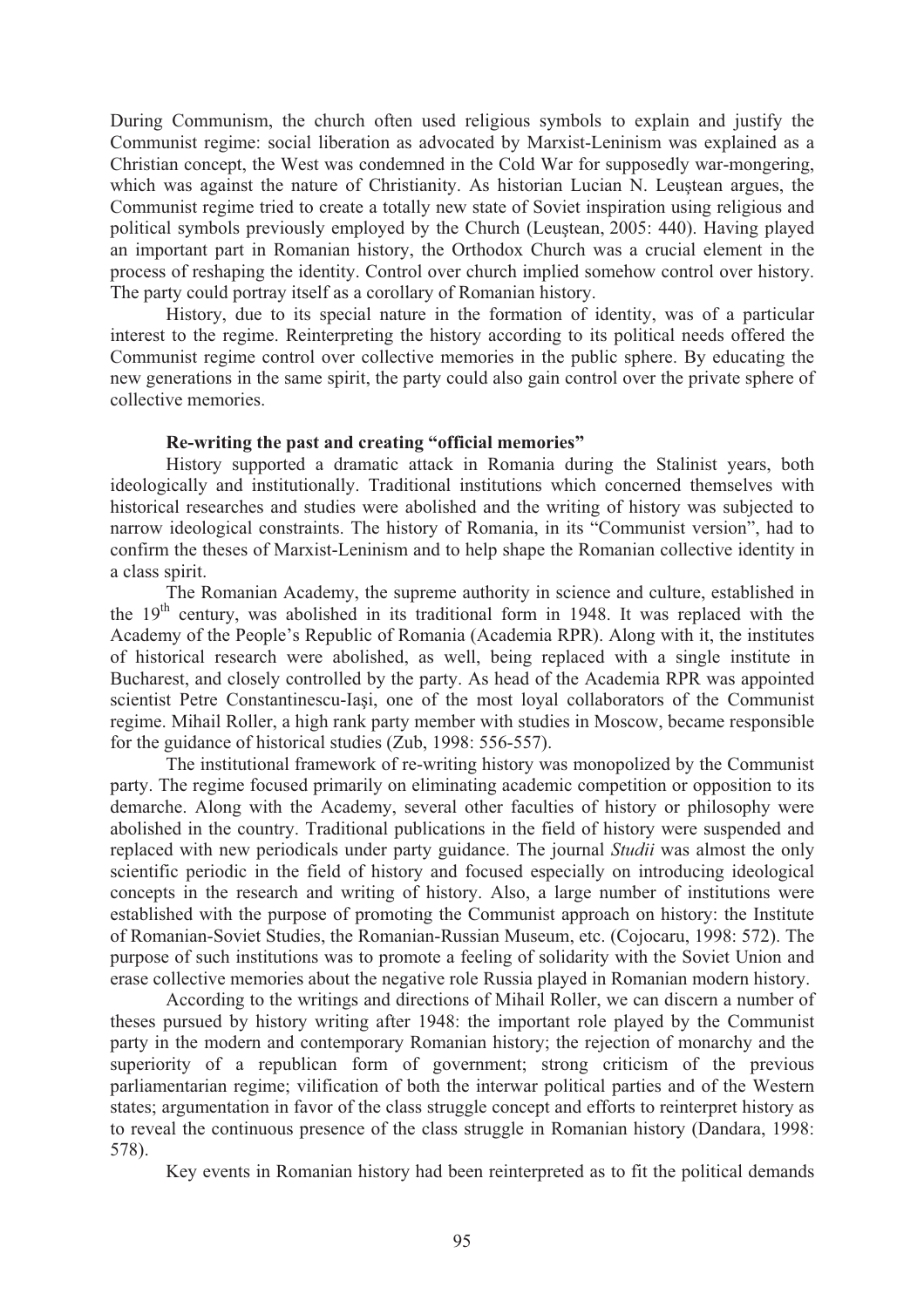of the regime and later on imposed in the collective memory by education and propaganda. The establishment of the republic was explained through the interaction of two primary factors: the people's struggle for liberation from under the bourgeois and fascist yoke under the leadership of the Communist party and the international context which favored this struggle, respectively the victory of the Soviet army against Nazi Germany. This last factor – therefore the crucial Soviet intervention – was considered vital to the liberation struggle of the toiling masses from exploitation (Pentelescu, 1998: 594). Such an interpretation left room for two concepts essential for legitimating the regime. The first argued that the Soviet armed occupation was a positive event for the Romanian people and therefore gratitude should be granted to the Soviet Union. The second regarded the leading role played by the Communist party in the social emancipation movement of the working class in Romania.

The re-writing process enfolded all relevant aspects of Romanian recent history. For example, in his book on Romanian history, Roller described the Soviet union in the most generous colors for returning North-West Transylvania to Romania. The territory was given to Hungary in 1940 with Hitler's mediation. Roller considered that the Soviet Red Army, in this respect, was the first conquering army who did not take away territories from the defeated but instead gave it formerly lost territories (Dandara, 1998: 579). About the Paris Peace Treaty of 1947, Roller argued that every benefit obtained by Romania was due to the efforts of the Soviet diplomacy. As for the Anglo-Americans, they were striving with all their power to impose enslaving conditions on the country (Dandara, 1998: 580). The abdication of the king in December 1947 was, according to the same historian, a success of the toiling masses who removed the strongest citadel of the reactionaries. The monarchy was according to him, a legacy from the dark middle ages, hated by the people and a great obstacle in the revolutionary development of the working class (Dandara, 1998: 582).

A successful alteration of the collective memories depended in a large measure upon isolation. Forbidding access to alternative sources of information, mainly Western, was a crucial preoccupation of the regime. The anti-cosmopolitan campaign in the Soviet Union was also implemented in Romania simultaneously with the reinterpretation of the past. The anticosmopolitan campaign was effectively launched at the end of 1948 in the Soviet Union, where at a meeting of the Writers' Union, a number of theatre critics whom had expressed negative comments regarding some dramatic plays, were harshly condemned for "Western prostration" and "anti-patriotism". The party newspaper Pravda took on the idea and published, at the beginning of 1949, a series of articles denouncing "rootless cosmopolitans" (Hahn, 1982: 519). The theme will be loudly endorsed by the Romanian party press, as by all other people's democracies.

Gheorghiu-Dej, the Romanian Communist party leader, warned against the danger represented by hostile elements within, who are not loyal to the regime and maintain intense connections abroad. Imperialism, in Dej's opinion, recruits its agents from the inside and aims at undermining the party and the successes of the people's regime. In order to prevent that, extraordinary vigilance is required to unmask the "class enemy": "they [the Imperialists] recruit bourgeois and petit-bourgeois elements, fascist gutters, corrupt faltering and backward elements from within the working people, turn into their informers any babblers who don't know how to keep a party and state secret, they manipulate unsatisfied elements" (Gheorghiu-Dej, 1951: 8). As Dej saw it, the main ideological weapon of the class enemy is the bourgeois nationalism. This ways, chauvinistic sentiments are infused among the working class. For a successful victory of Socialism, it is necessary to bitterly fight against cosmopolitan tendencies: "the enemy uses, especially among intellectuals, poisoned ideas of cosmopolitanism. As the facts show, cosmopolitanism is the anti-chamber of Imperialist espionage. Cosmopolitans with no homeland easily fall in the arms of Anglo-American espionage. This is why, the fight against nationalism and cosmopolitanism is an essential part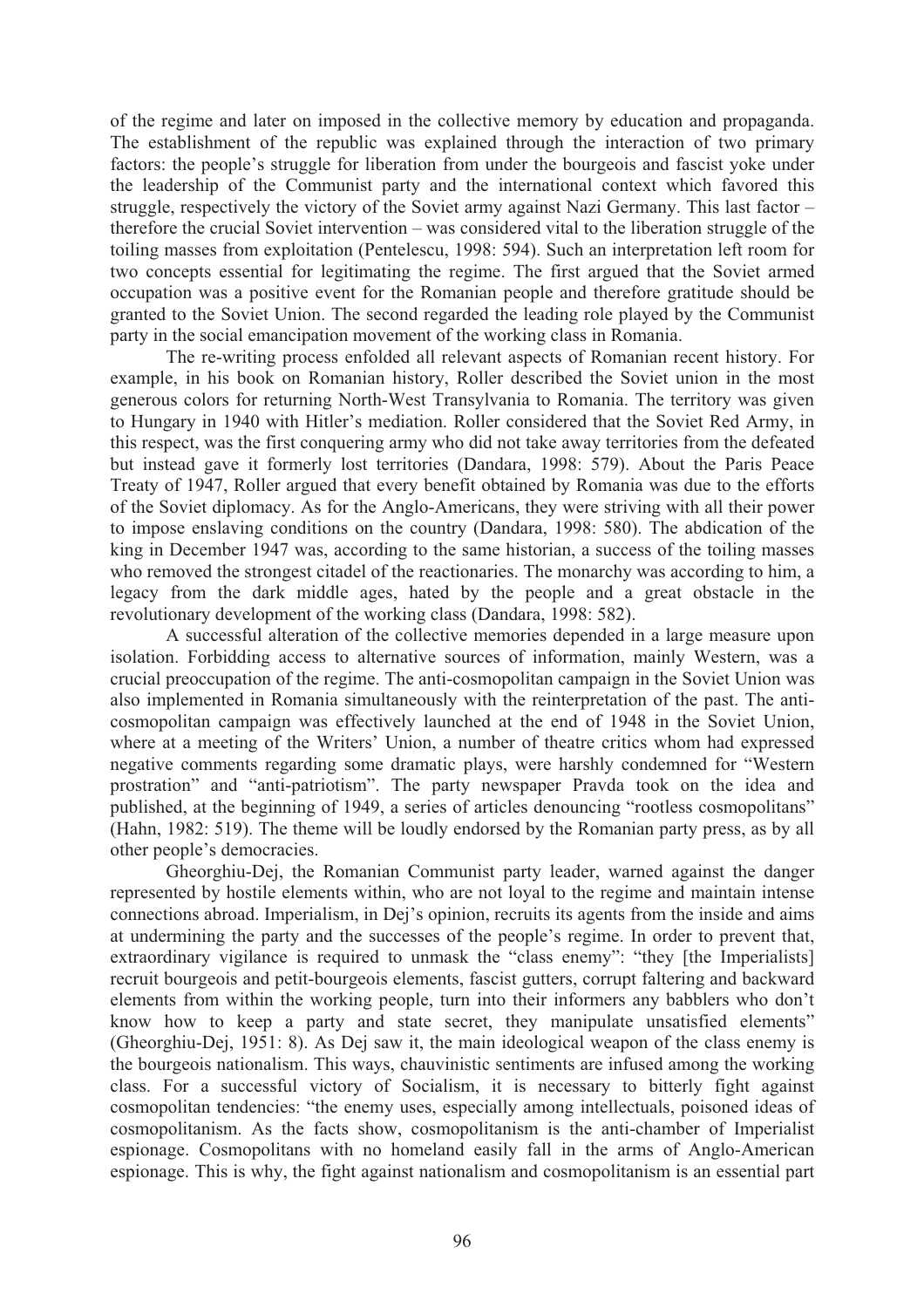of the fight for Socialism" (Gheorghiu-Dej, 1951: 14). Party propaganda fervently cultivates a strong anti-Western xenophobia, parallel with the Russification of culture. Confronting the international challenges required a feeling of self-confidence and self-sufficiency able of offering the masses extra pugnacity in the struggle against the "class enemy" (Ilinca, Bejenaru, 2006: 124-125).

Advocating the rupture with the West was one of the greatest challenges of the regime, ideologically speaking. Since the Romanian nation-building process evolved under Western patterns and cultural affinities with the West were great, it was difficult to erase from the collective memories a feeling of communion with the West. The Communist regime uses a dichotomy to define its place in the world: East and West. The geographical separation took on cultural values, in which the West is described as progressive, an engine of history, opposed to decadent West, brayed by its own contradictions. The image borrows  $19<sup>th</sup>$  century Slavophil motifs about the superiority of the Russian patriarchal civilization in comparison with the immoral capitalist West (Mihalache, 2003: 115-118). The difference between the anti-cosmopolitan campaign practiced in the Soviet Union and the similar campaign in Romania was that in the Soviet Union it was led in the name of a disguised Russian nationalism while in Romania it opposed anything national. The Soviets condemned Western values in order to stress the importance of their own. In Romania, on the contrary, rejection of Western influences was made in order to emphasize the superiority of Russian values (Nenitescu, 1995: 85). This mimetic emulation of Soviet culture and values had nothing in common with Romanian traditions, being therefore directed against the national identity. The supreme proof of patriotism was declared the love for the Soviet Union and combating nationalism a condition of the class struggle (Nenitescu, 1995: 85). It becomes obvious that the entire political project of the regime was directed against all features of national identity.

The indoctrination with parallel narratives of identity was vastly organized on the public scene. Manifestations and meetings, public speeches, written and visual propaganda as well as education, were given a ritually character (Mihalache, 2003: 115-118). The "official memories" had a monolithic character, unopened for debate or improvisation, an obsessive unicoloured ceremonial meant to infiltrate into consciousnesses and penetrate the collective memories.

Public ceremonies have an important role in identity building. They represent versions of the past; the past is conserved and ritually reproduced in words and images. Official ceremonies in the public sphere of life consolidate descriptions of the past in their "official" version. This way, they infiltrate in the collective memories of the community (Connerton, 1989: 72). Party celebrations have enjoyed great public attention, often describing a history that never happened. In 1951, for example, when the establishment of the Communist party was celebrated, a real waste of energy and space was employed to attract public attention and emphasize the party's fundamental role in history. A large statue of Stalin was uncovered in Bucharest, followed by an immense meeting where top Communist leaders delivered triumphant speeches. Biographies of Gheorghiu-Dej and Ana Pauker are published, the Academy held a special session, socialist production competitions are organized in every major factory and the entire press published large editorials and coverages about the workers' "enthusiastic" celebration of their party (Lăcustă, 2005: 171).

Many other events offered opportunities for such public displays of energy and enthusiasm: the victory against Nazi Germany, Romania's "liberation" by the Red Army, the October Revolution, etc. But public invasions of collective memories were also organized through a removal of all symbols referring to the past. Besides the book index which had already been mentioned, all public symbols are subjected to an ideological assault. In a Politburo meeting in 1952, Iosif Chisinevschi, referring to the monuments, stated that: "it is clear that all monuments which are against our policy must be removed". Obviously, this is a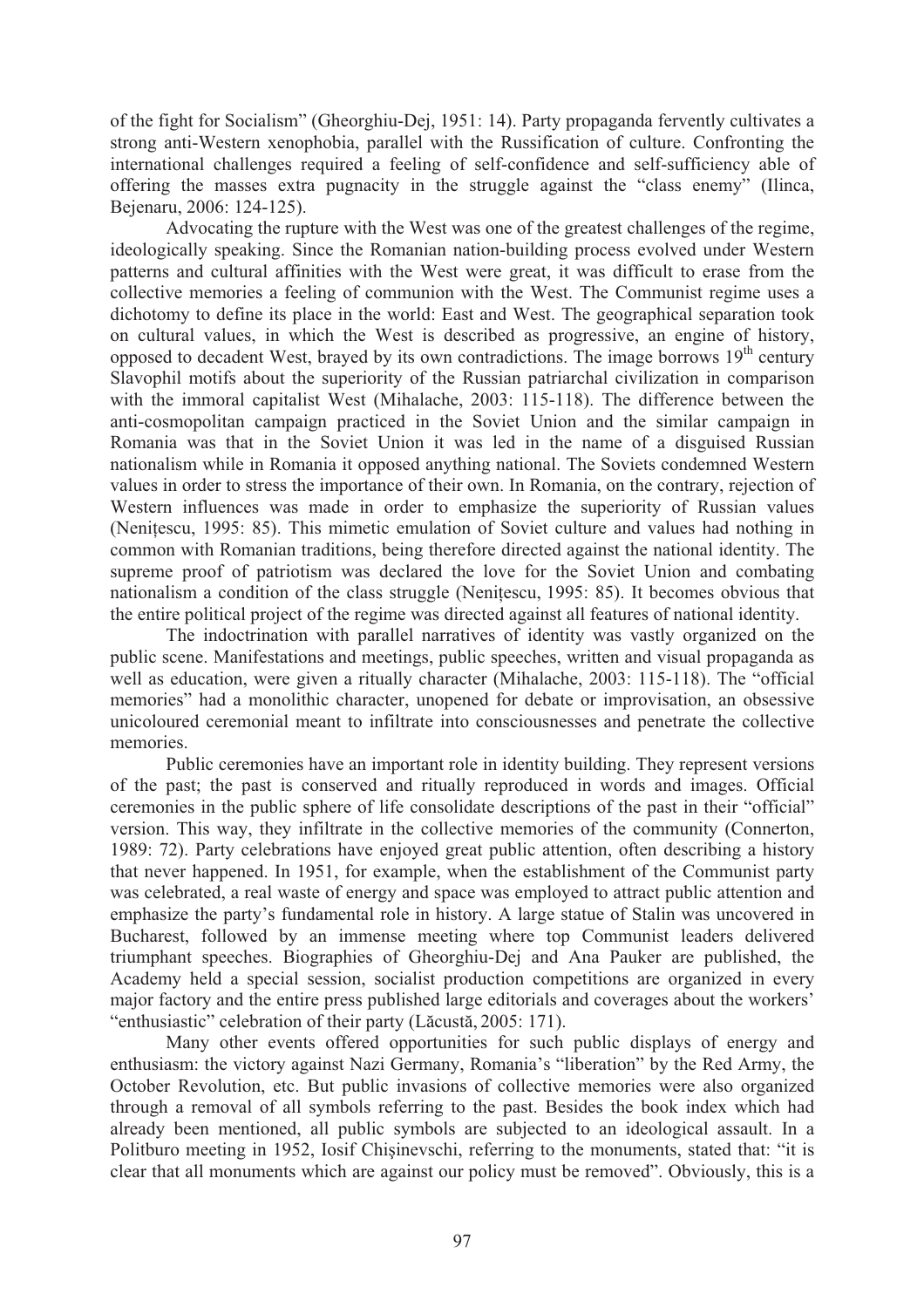measure directed against the collective memories of the community which offered consistency to the national identity. It was concluded in the same meeting that all issues regarding public monuments are a "political matter". Starting with 1948, numerous monuments representing politicians, royalties, etc., were removed and replaced with monuments of Soviet personalities and soldiers or "heroes" of the workers' movement in Romania. Street names were changed mostly all over the country as well as institutions whose names incorporated any historical reminder (Anderco, Duțu,  $2001$ : 124-125). Erasing the past from the collective memories conditioned a successful construction of a new identity.

### **Conclusion**

The Communist regime established in Romania in the aftermath of World War II arduously conducted a campaign to reshape the national identity of Romanians as to justify its political and ideological purposes. Being brought to power by the Soviet army, with no political legitimacy and having embarked on a political project aiming at reorganizing social and economic relations on Marxist-Leninist principles, the regime felt vulnerable in power. All historical traditions of the society and its collective memories pointed towards an opposite developmental path. This is why the Communist regime tried to erase memories of identity from the collective mind. In order to do so, the regime employed institutional and ideological methods supported by force which tried to construct and cultivate an alternative variant of "official memories" meant to justify and legitimate the regime.

## **BIBLIOGRAPHY**

Anderco N., Duțu A., 2001, *Agresiunea asupra monumentelor de for public în anii '50*, *Arhivele totalitarismului,* 1-2.

Anton M., 2004, *Partidul comunist și intelectualii din România, 1945-1955*, Arhivele totalitarismului, 1-2.

Caravia P., #uchel R., 1995, *C!r"i interzise în România 1959-1989*, Arhivele totalitarismului, 3.

Cojocaru V., 1998, *Modelarea ideologică a istoriografiei – bazele instituționale și metodologice*, in Analele Sighet 6 – Anul 1948 Institutionalizarea comunismului, ed. Romulus Rusan.

Connerton P., 1989, *How Societies Remember***,** Cambridge, Cambridge University Press.

Corduneanu V.I., 2001, *Noi metodologii și tematici de cercetare a istoriei totalitarismului*, Arhivele totalitarismului, 1-2.

Dandara L., 1998, *Extirparea ideologic! a memoriei na"ionale prin falsificarea masiv! a trecutului istoric. Experimentul stalinist în varianta Roller: "Istoria RPR" în edi"ii succesive"*, in Analele Sighet 6 – Anul 1948 Institutionalizarea comunismului, ed. Romulus Rusan.

Dorin M., 1995, *Politizarea înv!"!mântului românesc. #coala Politehnic! Gheorghe Asachi din Ia i*, Arhivele totalitarismului, 3.

Gellner E., 1998, *The Coming of Nationalism, and its interpretation: the myths of nation and class*, in *The Politics and Economics of Power*, eds. S. Bowles, M. Franzini, U. Pagano, New York, Routledge.

Gillis J., 1996, *Memory and Identity: The History of a Relationship*, in *Commemorations: The Politics of National Identity*, ed. John R. Gillis, Princeton, Princeton University Press.